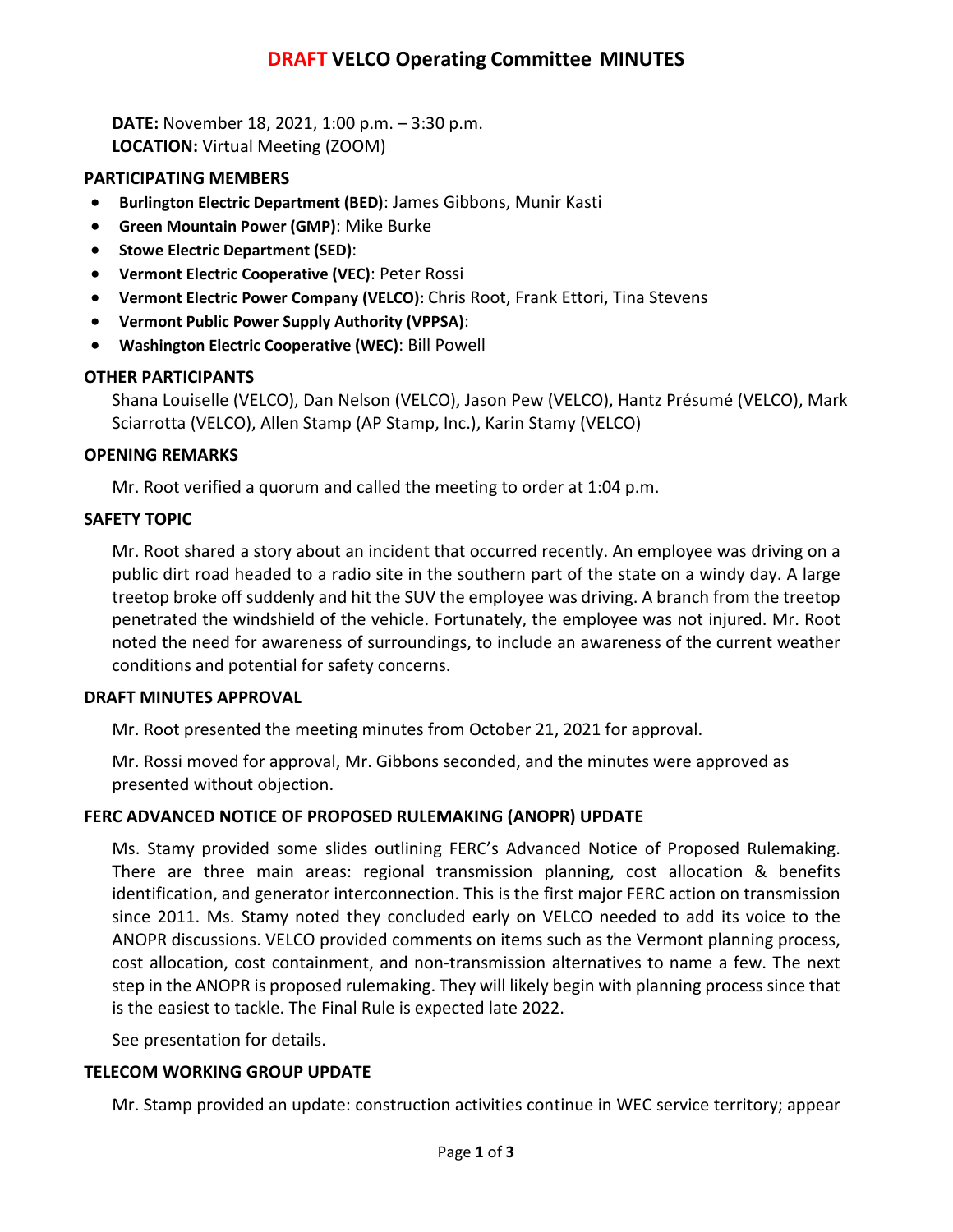# **DRAFT VELCO Operating Committee MINUTES**

to be on target for 40 miles of fiber in the air by end of year; coordinating next year's work plan. At the next meeting, the group expects to review the overall schedule, firm up costs, and provide an update on interactions with CUDs. Lastly, Mr. Stamp noted they have experienced minimal supply chain issues since they reserved manufacturing space ahead of time, but they are seeing longer lead times.

### **SUPPLY CHAIN**

Mr. Sciarrotta provided an overview of current supply chain issues experienced by VELCO, including higher prices and longer lead times which may impact project costs and schedules. The supply chain issues are a result of inflation, the pandemic, and climate change. Steps being taken to offset the supply chain issues include quicker turn around on purchase orders, strategically building up inventory, being flexible on governance, and working more closely with suppliers. Some commodities on VELCO's watch-list include: steel, lumber, copper, aluminum, gasoline, diesel, propane, heating oil #2, and natural gas. Fleet vehicle purchase has also been impacted.

See presentation for details.

### **FERC 2222 ORDER UPDATE**

Mr. Ettori reviewed the ISO-NE proposal for compliance with FERC Order 2222 and will be filed with FERC on February 22<sup>nd</sup> of 2022. He also reviewed some of the amendments that have been proposed to the ISO-NE proposal. Some of the proposed amendments include: providing assurance to distribution utilities that they have the final say, including a provision for cost recovery, and establishing telemetry requirements. VELCO will work with the regional utility group to determine what amendments team Vermont would like to support.

### **GRIDEX REPORT OUT**

Mr. Pew noted VELCO, along with ISO and all of the New England LCCs, participated in the GridEx VI exercise earlier this week. GridEx is a North American wide exercise that is designed to provide an opportunity to exercise emergency response and recovery plans in response to simulated cyber and physical security attacks and other contingencies that could impact the electricity system. The scenario included a nor'easter with an extended cold weather event, fuel supply issues, multiple line outages, cyber security issues causing generation loss, and an extended load shedding event throughout New England.

#### **LOAD SHEDDING**

Mr. Pew provided some slides from ISO-NE's TO Fuel Risk Presentation which highlight New England fuel risks and actions for winter 2021/2022. The slides include an analysis based on current fuel reserves and a comparison to past winters:

- If the 2021/22 winter profile is similar to that of winter 2020/21, ISO anticipates the system can be operated reliably without the need for emergency procedures.
- If the 2021/22 winter profile is similar to that of winter 2017/18, ISO anticipates the system can be operated reliably, but may require implementation of capacity deficiency procedures.
- If the 2021/22 winter profile is similar to that of winter 2013/14 with persistent below normal temperatures and several cold stretches, the ISO anticipates that it may require